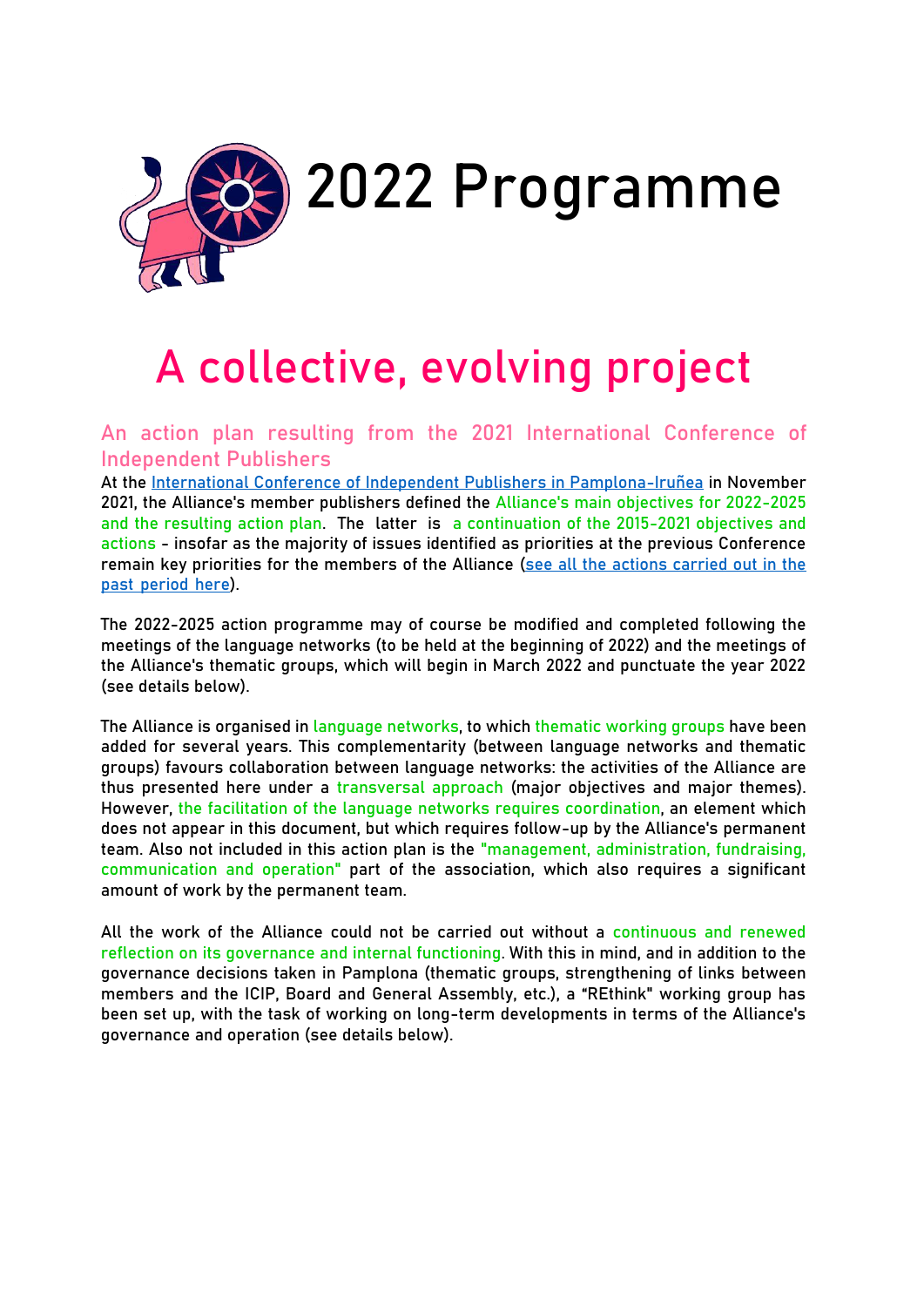### **Values and commitments reaffirmed and put into practice**

The members of the Alliance also reaffirmed the values and commitments that unite them in the Alliance through the **Pamplona-Iruñea Declaration "For independent, decolonial, ecological, feminist, free, social and solidarity-based publishing"** (read the Declaration available [in](https://www.alliance-editeurs.org/pamplona-irunea-declaration-for%2C1803?lang=en) 9 [languages](https://www.alliance-editeurs.org/pamplona-irunea-declaration-for%2C1803?lang=en) here).

This Declaration will be illustrated by a **Guide to Good Practice**, which is currently being produced. It will not only clarify the terms of the Declaration but also offer book professionals concrete and practical criteria for implementing it. One of the challenges of the Guide is to reflect the diversity of realities and contexts in which the Alliance's member publishers operate. Thus, this Guide will be evolving and updated over time, in order to fit in with developments in the profession but also structural changes that may occur in the socioeconomic environment of members.

The **proceedings of the Conference** are currently being drafted and will be available on the Alliance website in the coming weeks. You can listen to the **round-table discussions on the** [Alliance's](https://www.youtube.com/channel/UCOY4v9EDyqNAknbwUqE0Ysw) YouTube channel.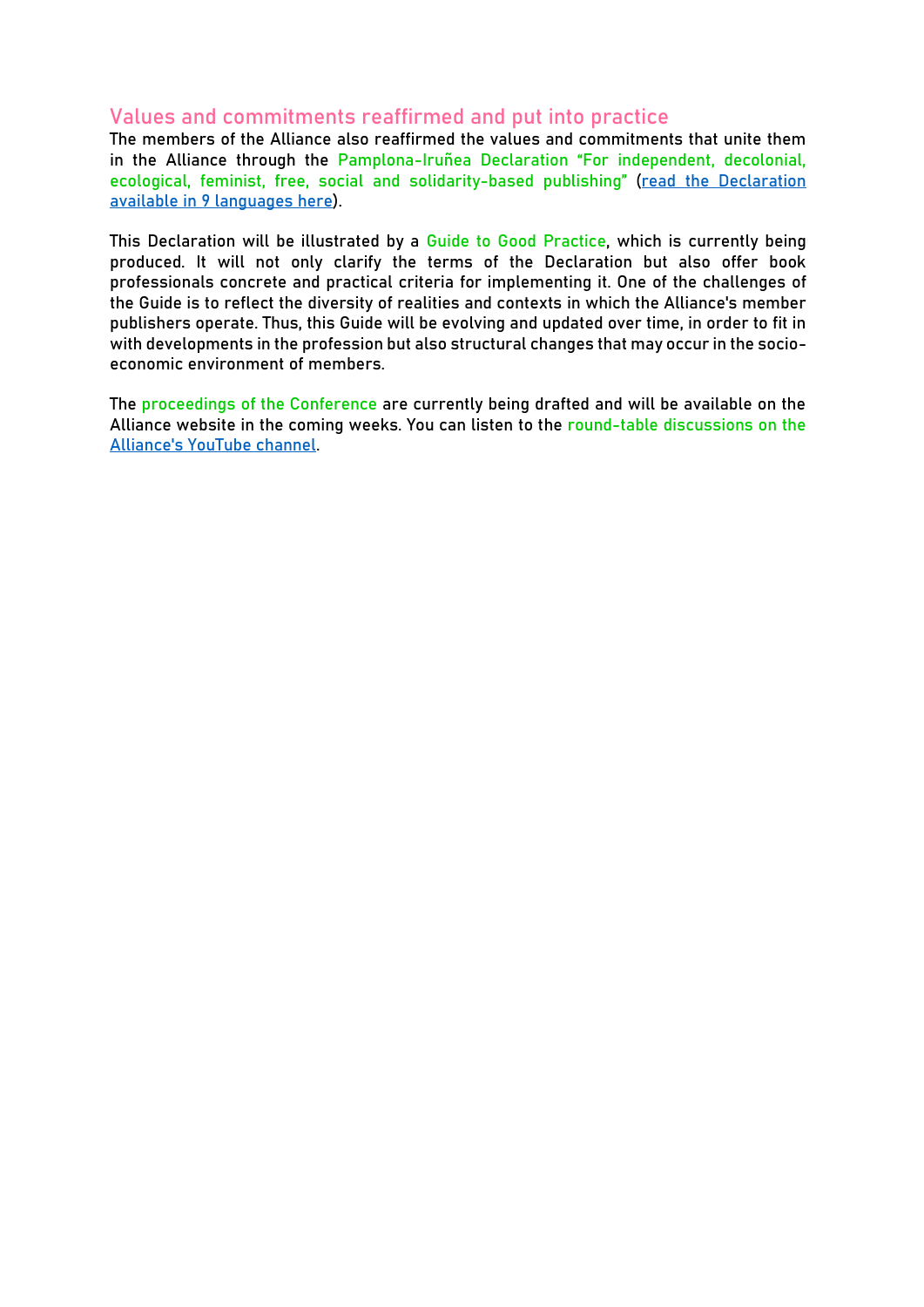# **1/ The Alliance, a place for experimentation and reflection through the Bibliodiversity Observatory**

**Continue the analyses, reflections and advocacy via the thematic working groups set up during the 2014 Conference and set up new working groups on the themes and issues discussed during the 2021 Conference**

#### **Public book policies (existing groups)**

Updating of [existing](https://publicbookpolicies.alliance-editeurs.org/fr/) maps for French-speaking sub-Saharan Africa and Latin America; development of the mapping of public policies in the Arab world; guide to public book procurements in the Spanish-language network...

#### **Freedom to publish (existing group)**

Publication of the study underway within the Alliance (see [here\)](https://www.alliance-editeurs.org/-liberte-d-expression-liberte-d-190-?lang=en)

#### **Digital publishing (group to be reactivated)**

Feeding the Alliance's Lab in several languages (see [here\)](http://alliance-lab.org/category/surveys-and-analysis/)

#### **Book ecology (group to be created)**

Creation of a working group; a dedicated section in the Bibliodiversity Observatory, compilation of resources and analyses

Each thematic group sets objectives and an action plan and appoints one or several referents; the thematic groups meet regularly throughout the year.

## **Providing tools and documenting international independent publishing**

#### **Bibliodiversité review**

Publication of the issue "[Inclusi\(f.v.e.s\). Le monde du livre et de l'écrit: quelles diversités?](https://www.alliance-editeurs.org/-bibliodiversity-journal%2C118-?lang=en)" [Inclusion and diversity in the book industry] in February 2022; preparation of the next issue on the theme of succession and transmission within publishing houses

**Independent publishing glossary** (developed by the Alliance's Spanish-language network)

**Guide to Good Practice (charter)** for independent publishers Implementation and practice of the Declaration's principles

**Development of a logo (visual identity)** of the Guide to Good Practice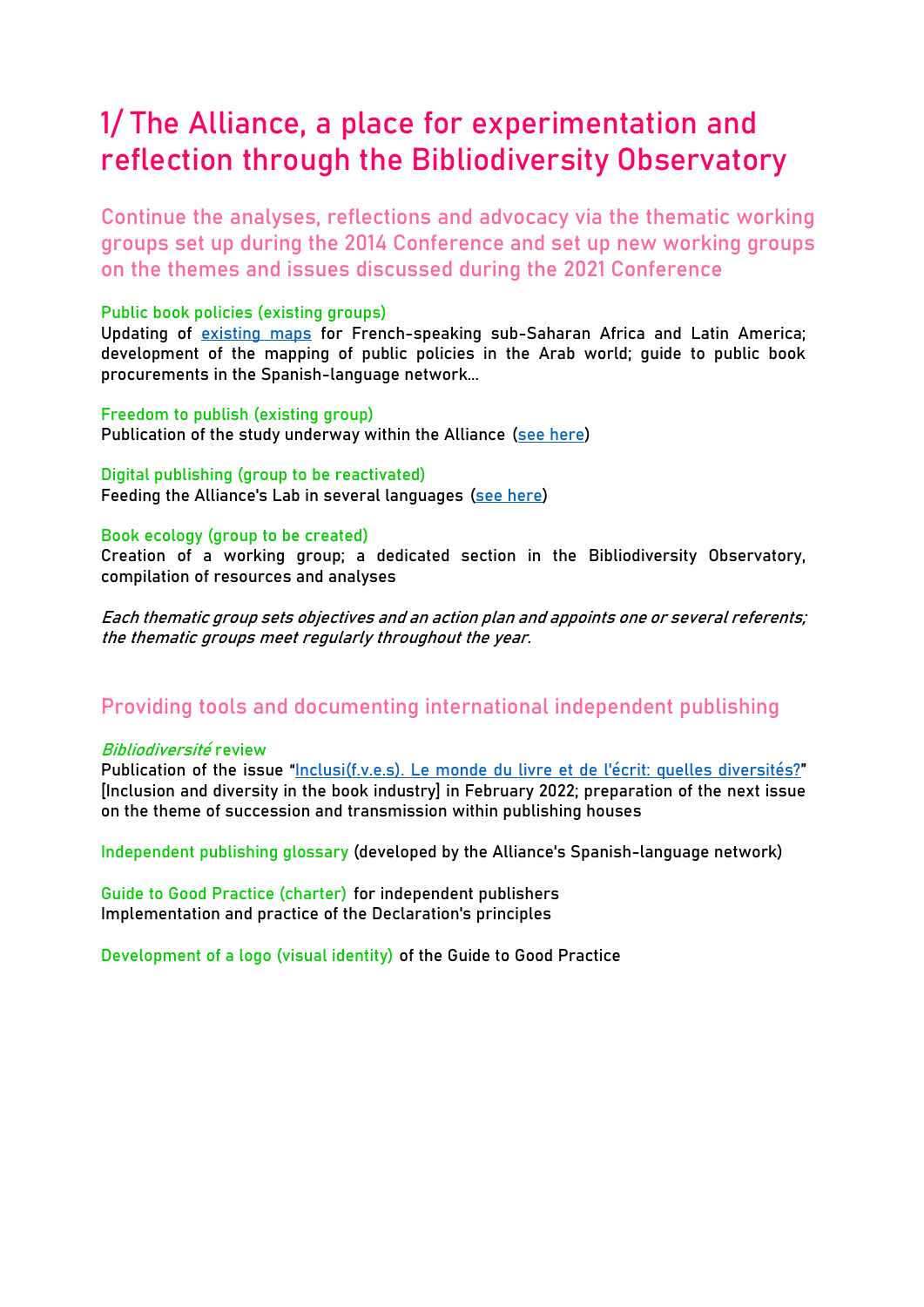# **2/ The Alliance, a space for collaboration and sharing**

**Share practices and know-how (on regional, national or even international levels, depending on the needs expressed) between publishers**

- **Cycle of virtual training courses** on social media and copy-writing (French-language network)
- **Continuation of inter-professional meetings between booksellers and publishers** from French-speaking Sub-Saharan Africa in partnership with the [AILF](https://www.librairesfrancophones.org/) (common charters, presentation of publishing house catalogues, etc.)
- **Workshops, sharing of know-how and meetings of thematic groups** throughout the year (within the Babelica platform in particular - see below)

## **Meet and strengthen the flow of exchanges**

- **2022 calendar of book fairs** to develop opportunities for meetings
- **Practical information sheets** available to members on fairs, aid offered to publishers (translation grants, etc.), literary prizes, training, author residencies, etc.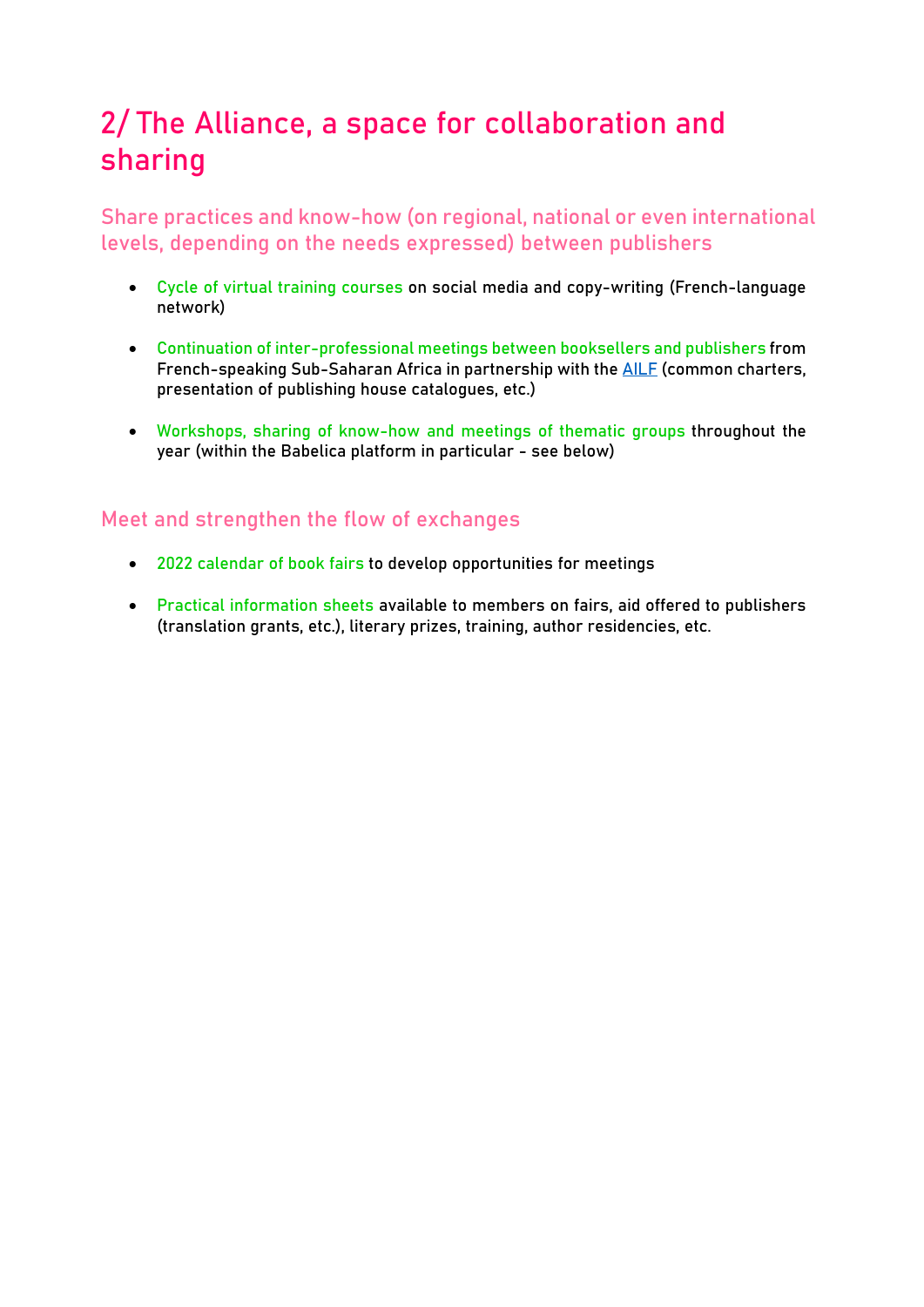# **3/ The Alliance, a tool for promoting independent publishing and the circulation of books**

**Encourage the visibility and promotion of independent publishing**

- **International Bibliodiversity Day (21 September 2022 [see the multilingual sound](https://jourb2021.alliance-editeurs.org/)** [card of B-Day 2021\)](https://jourb2021.alliance-editeurs.org/)
- **•** Bibliodiversity Ambassadors [\(see here\)](https://youtu.be/HLmmI-kl7Hg?list=PLg1yVxqi3HBYn5wF9s9qwFY1Ac2zfdxmM)

# **Promote the circulation of works and productions of independent publishing houses**

#### **Launch of the first virtual book fair Babelica (on B-Day 2022)**

[A virtual](https://babelica.alliance-editeurs.org/en/) space dedicated to international independent publishing houses, with a triple vocation: 1/ an online international book fair (for the public); 2/ a space for online debates (for professionals and the public); 3/ a place for rights sales and purchases (for professionals).

#### **HotLists**

International and thematic selections of books published by independent publishers

- **Children's Books HotList** [\(see the 2021 HotList;](https://childrenbookshotlist.alliance-editeurs.org/en/home/) to be updated in 2022)
- **Non-fiction HotList** (to be launched in 2022)
- **HotList of books in minority languages** (to be launched in 2022 or 2023)
- **Latin American HotList** [\(see the 2020 HotList\)](https://hotlist.alliance-editeurs.org/)
- **Arab World HotList** [\(see the 2021 HotList\)](https://arabhotlist.alliance-editeurs.org/)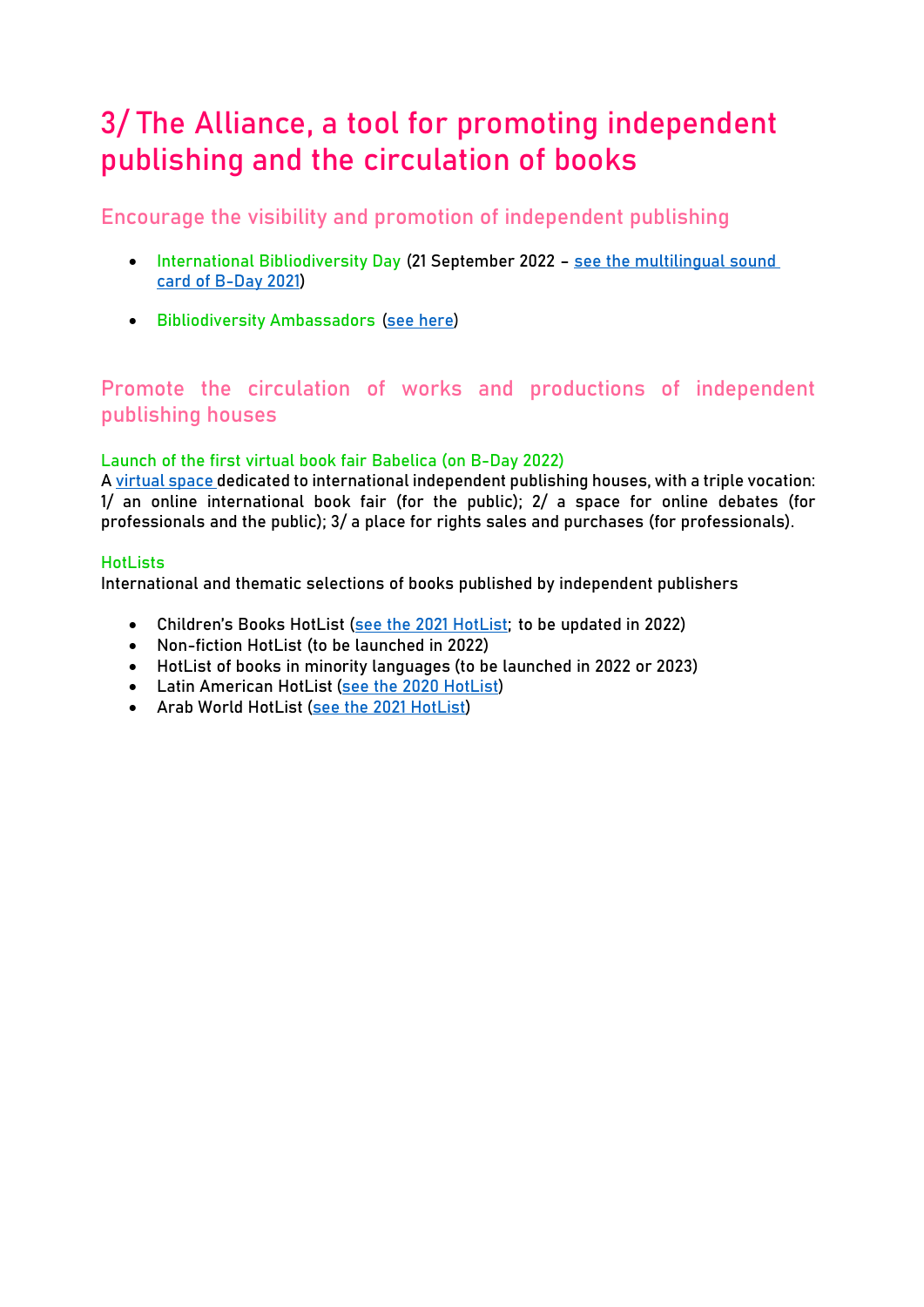# **4/ The Alliance, a laboratory of alternative editorial practices**

**Pursue and strengthen solidarity-basedpublishing partnerships (transfer of rights, translations, co-publishing projects, etc.)**

- **Establishment of editorial groups by catalogue affinity** (literature, children's literature, non-fiction, etc.)
- **Regular project fairs** throughout the year between Alliance members
- **Support for the implementation of transfers and co-publishings** (publication of the next title in the "Terres solidaires" collection, co-publishing for children, etc. - [see](https://www.alliance-editeurs.org/%2B-terres-solidaires%2C511-%2B?lang=en) [here\)](https://www.alliance-editeurs.org/%2B-terres-solidaires%2C511-%2B?lang=en)

# **Communicate and increase awareness**

- **Production of communication tools** on solidarity co-publishing
- **Advocacy to institutions** for co-publishing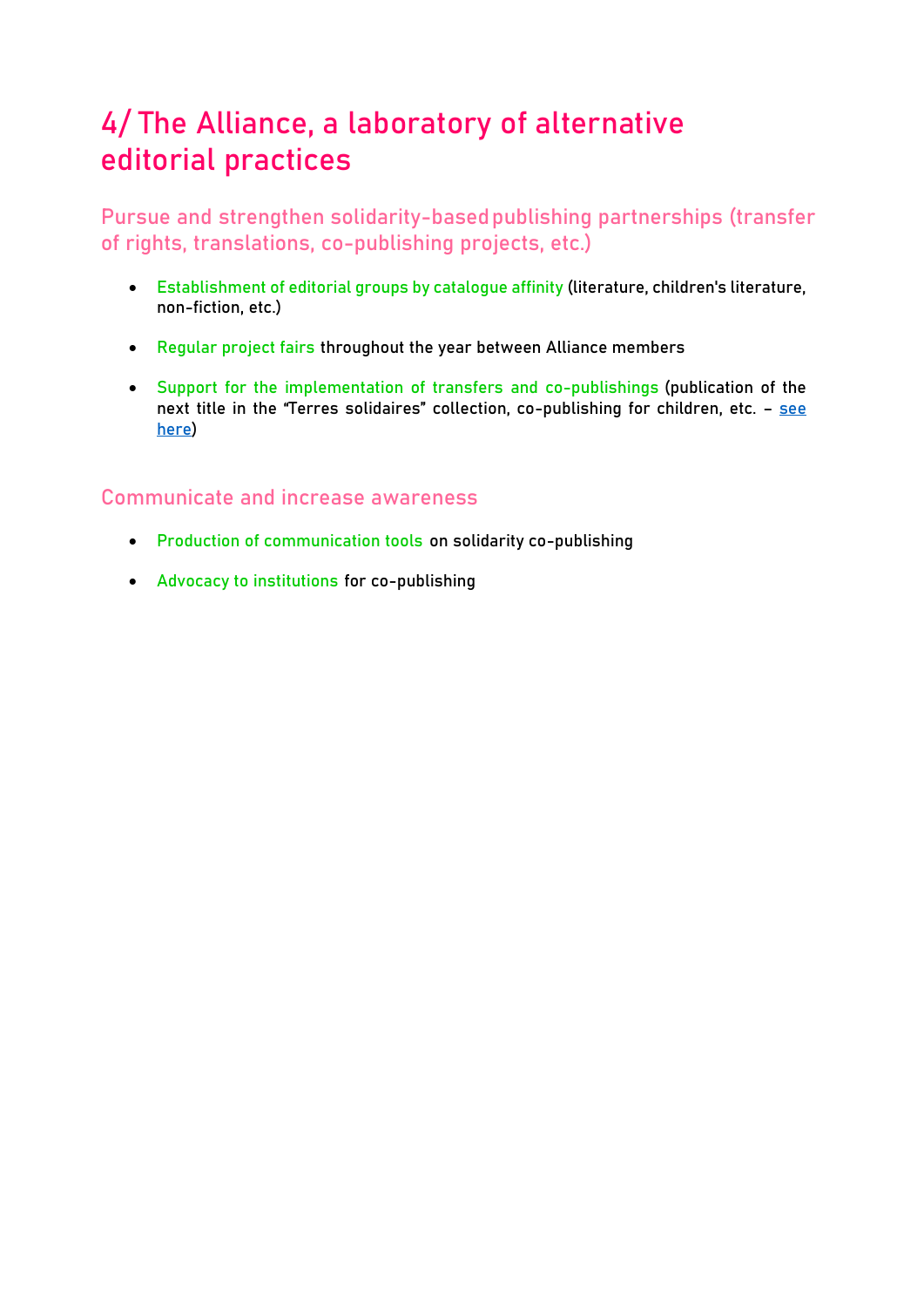# **5/ The Alliance, an evolving governance and operation**

To work on the governance of the Alliance, a questionnaire was sent to all the members of the Alliance prior to the Pamplona meetings; a compilation of the responses was presented in Pamplona, enabling priority areas to be drawn up for the 2022-2025 period. To continue the work on the Alliance's governance and mode of operation, a working group is setting up in 2022 ("REthink" working group, a long-term task).

## **REthink**

Among the areas of reflection and work that will be developed in the context of this working group are:

#### **Rethink the Alliance as an advocacy tool for independent publishers**

#### **Develop the Alliance's thematic groups, in addition to the language networks Decisions:**

Each thematic group sets objectives and an action plan and appoints one or several referents; the thematic groups meet regularly throughout the year.

### **Improve/ modernise/ develop the Alliance's internal and external communication**

**Decisions:**

- The moral and financial report of the Alliance (presented at the General Assembly of the Alliance) will be translated into Spanish and English (in addition to French) and sent to all members.
- The meetings of the ICIP (International Committee of Independent Publishers composed of the coordinators of the language networks) will be open to members who wish to participate.

**Open up networks, develop new memberships** (in particular with the creation of an Asian network)

### **Get involved**

Alliance members are invited to become more involved in the Alliance's communication, by featuring the Alliance logo on their website, social media, communication documents, relaying Alliance communications, etc.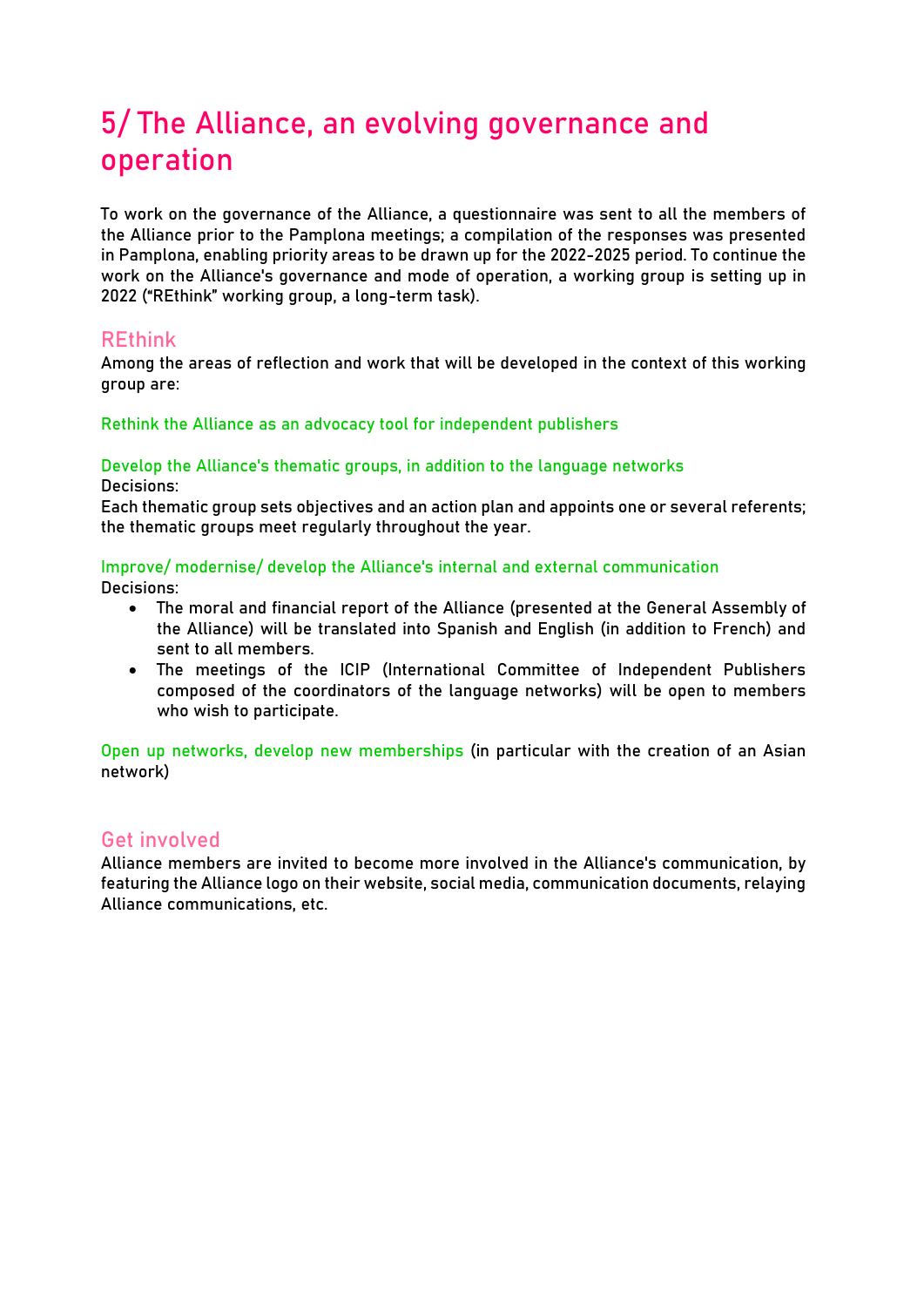# **2022 Calendar**

### **February 2022**

- 2022 action plan and 2022 forecast budget presented to the ICIP and to the language networks (language network meetings)
- Setting up of post-Conference thematic groups (Bibliodiversity Observatory)
- Setting up the REthink group (governance and functioning of the Alliance)
- Publication of the "Inclusi(f.v.e.s)" issue of the Bibliodiversité review
- Start of the "Terres solidaires" solidarity co-publishing process

### **March 2022**

- Publication of the proceedings of the Conference
- First meetings of the post-Conference thematic groups
- First meeting of the REthink group
- Setting up groups by catalogue affinity
- Children's Books HotList and children's book fair

### **April 2022**

- Publication of the first version of the Guide to Good Practice
- Non-fiction project fair

#### **May 2022**

- Uncensored book fair
- Publication of the study on freedom to publish
- Cycle of virtual training courses on social media and copy-editing (French-language network)
- Literature project fair

### **June 2022**

- Cycle of virtual training courses on social media (French- language network)
- Post-Conference thematic group meetings
- REthinking group meeting

### **July and August 2022**

Communication tools and advocacy for solidarity co-publishing

#### **September 2022**

- **•** International Bibliodiversity Day (21 September)
- Babelica: first edition of the virtual book fair for independent publishers

### **October 2022**

- "Terres solidaires" co-publishing (finalisation of the next title in the collection)
- Cycle of virtual training courses on correction work (French- language network)

### **November 2022**

- Post-Conference thematic group meetings
- REthinking group meeting